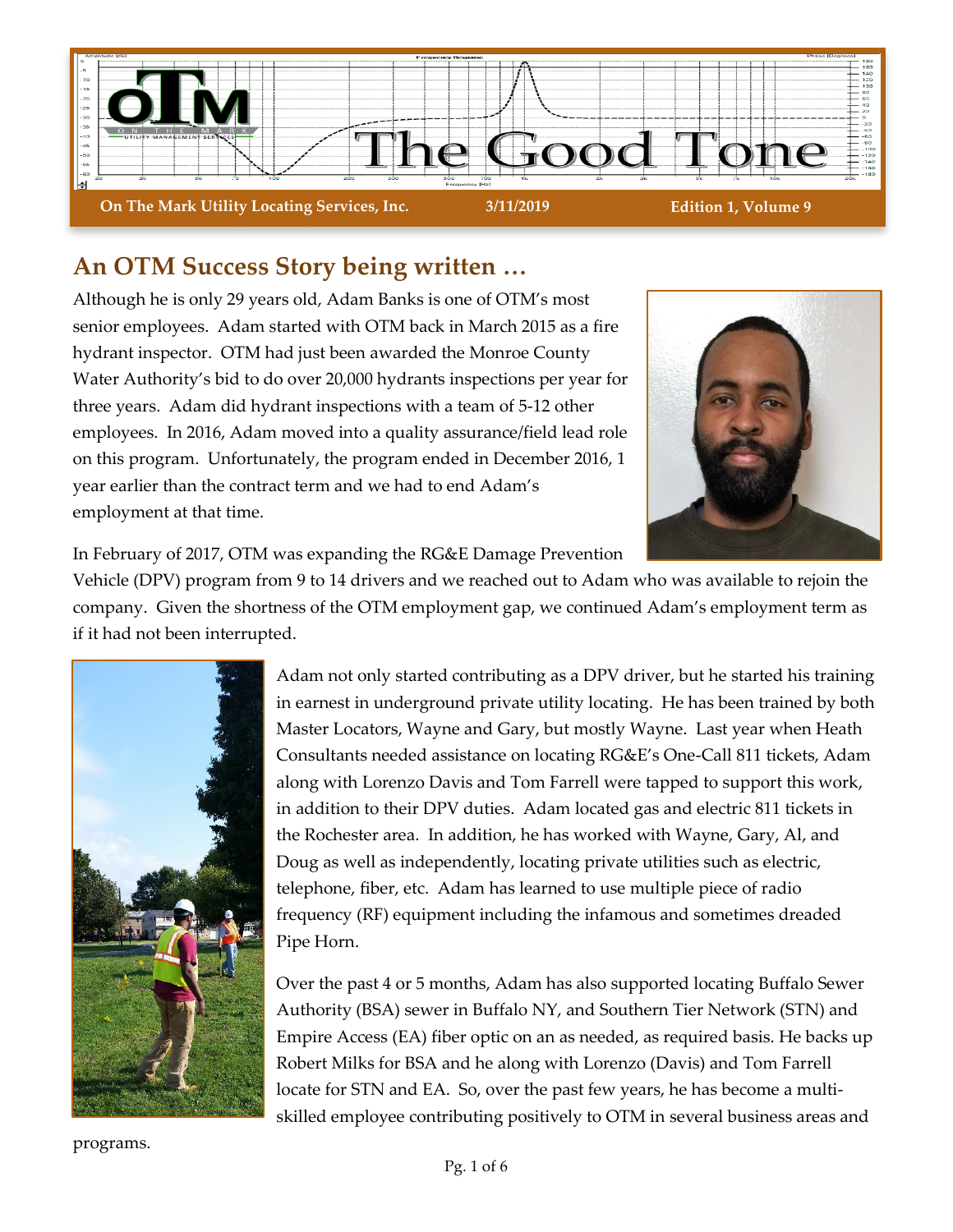When Adam started with OTM we had absolutely no benefits of any kind. Not that he really needed much at that time, as he was yet a single man. Now, as some of you may know, he has recently become a married man. Now, of course, OTM offers employee benefits such as personal time, vacation time, paid holidays, health care, dental, life insurance, and 401K. By the way, his wife bakes awesome cookies!

Adam is relatively speaking a young man but as it relates to OTM he is one of our most senior employees. He represents a success story in that he has grown in skill/capability as OTM has grown and needed more from him. He has always been a man of character and integrity and so not only is he doing a great job, but he is representing the OTM core values in the work he does.

The OTM story of Adam Banks is still being written and only our Lord knows how it will progress but thus far it has been a good story and a model of how things can work out for an employee. We wanted to share this story with you and if you happen to see Adam in the field or in the office, remember although he is young, he is your elder when it comes to OTM. Lol.

# **Vision**

The year is 2026 and OTM has just moved into its new 15,000 sq. ft. headquarters in Rochester, New York. Everyone is so excited about the move and the future of the company. The company has just eclipsed the \$100MM in sales mark in 2025 and this is before securing their 1<sup>st</sup> multi-million-dollar, multi-year utility management contract in the mid-West.

The new CEO has now fully taken control of the company and its leadership. She did a small restructuring of her leadership team by adding a couple of new persons to the already impressive team put in place by John Bryant. John has now joined the other OTM owners and the 12-person board of directors chaired by Wayne Coleman. This combined team of the board and the executive management is well positioned to move this company successfully into the future.



Well, OTM has come a long way in the past years. They have office locations and operations in Buffalo, Syracuse, Albany, Pennsylvania, Virginia, Kentucky, Atlanta, Georgia, and Florida. The company now has over 650 employees and has a portfolio that covers one-call locating, private locating, gas leak survey, corrosion inspection, cathodic protection system design/implementation/management,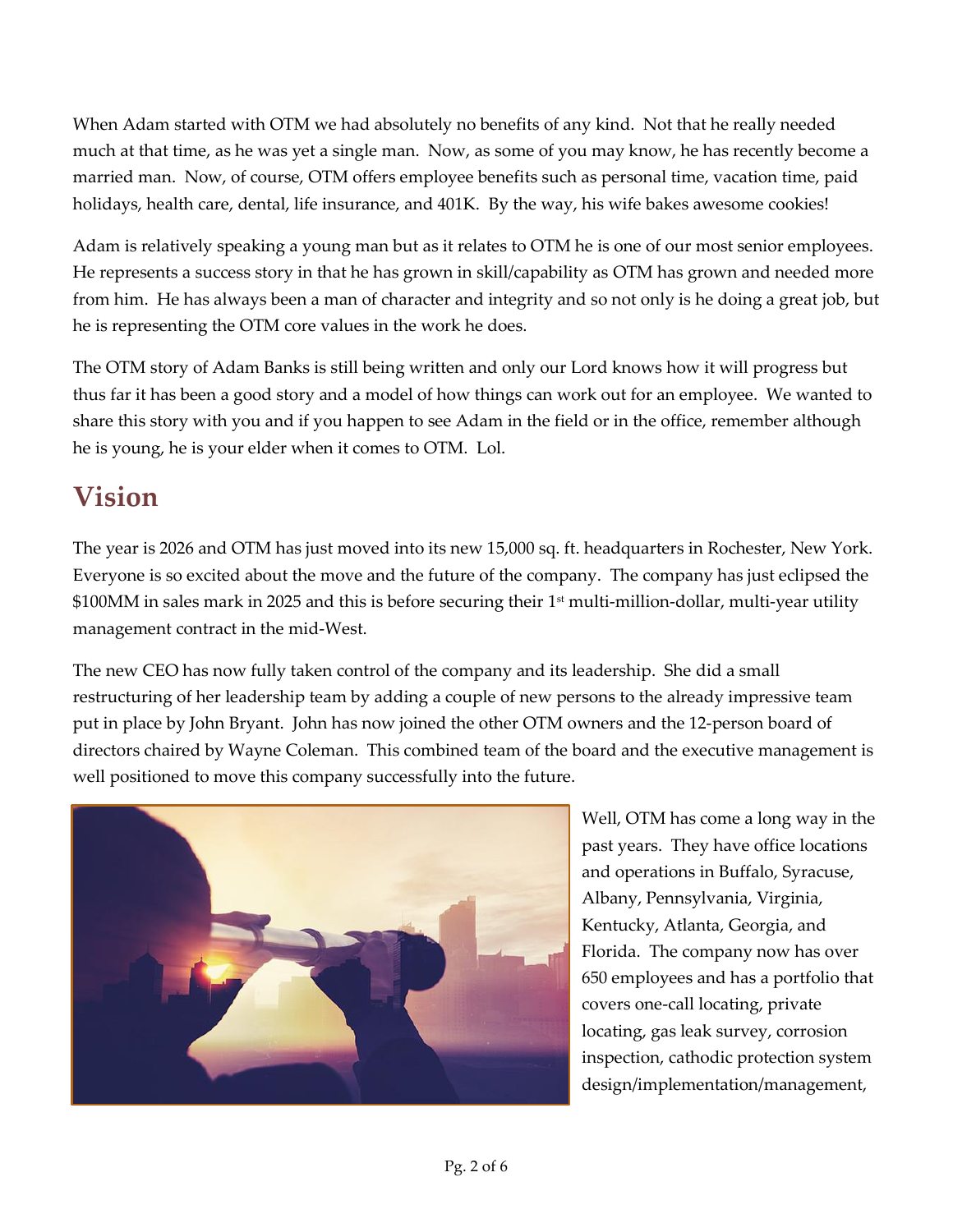damage prevention vehicles, meter reading, and a host of other services. They innovated the use of sUAS or drone technology in the utilities & survey industry and lead in market share in this service area. They are also the largest private utility locating company and damage prevention vehicle service provider in the nation.

More impressive that OTM's geographical footprint growth and financial performance which is incredible in and of itself, it is fundamental values starting with putting people first. OTM employees are ambassadors of the company, its values, and culture. They simply love this company, their fellow employees, the work they do, and their clients. The people are treated very well. They lead the northeastern area in terms of best work environment and employee satisfaction. They have won Best Workplace for the past 3 years! This could be in part due to them leading the region in competitive pay and benefits. It hard to believe that they have the best pay and benefits and yet are still so very profitable as a company.

Last but not least, OTM is one of the most philanthropic company's in the nation. Although not the biggest in gross sales, their charitable contributions are significant. Last year alone, they donated \$1MM to local and national organizations across of the areas where they operate. More impressive than this, is the acts of generosity done by their employees in various organizations like the United Way.

God has truly blessed this company and this company is a blessing to its clients, its employees, and the communities that it operates in.

# **Do You Ever Eat Out of Sheer Boredom?**

Here's some healthy tips for eating on the run:

- 1) Start your day with a nutritious breakfast that will sustain you throughout the day. This will keep your blood sugar in balance to avoid a mid-morning energy crash. Fuel up on things like: oatmeal, whole grains, granola bars, Greek yogurt, flax or chia seeds, berries, proteins shakes. Make sure you have a full serving. **Jaqualine Harrison Accounts Receivables**
- 2) If you must snack, snack mindfully on things such as nuts (almonds/walnuts), dark chocolate (70% or higher), low sugar energy bars, grapes. Have a healthy snack supply in your car so when hunger strikes you don't make poor choices.
- 3) Water, water, water. Stay hydrated. Sometimes you think you're hungry, but you're actually dehydrated. (keep a case of water in your car)

## *HEALTHY TIPS ON THE RUN!*





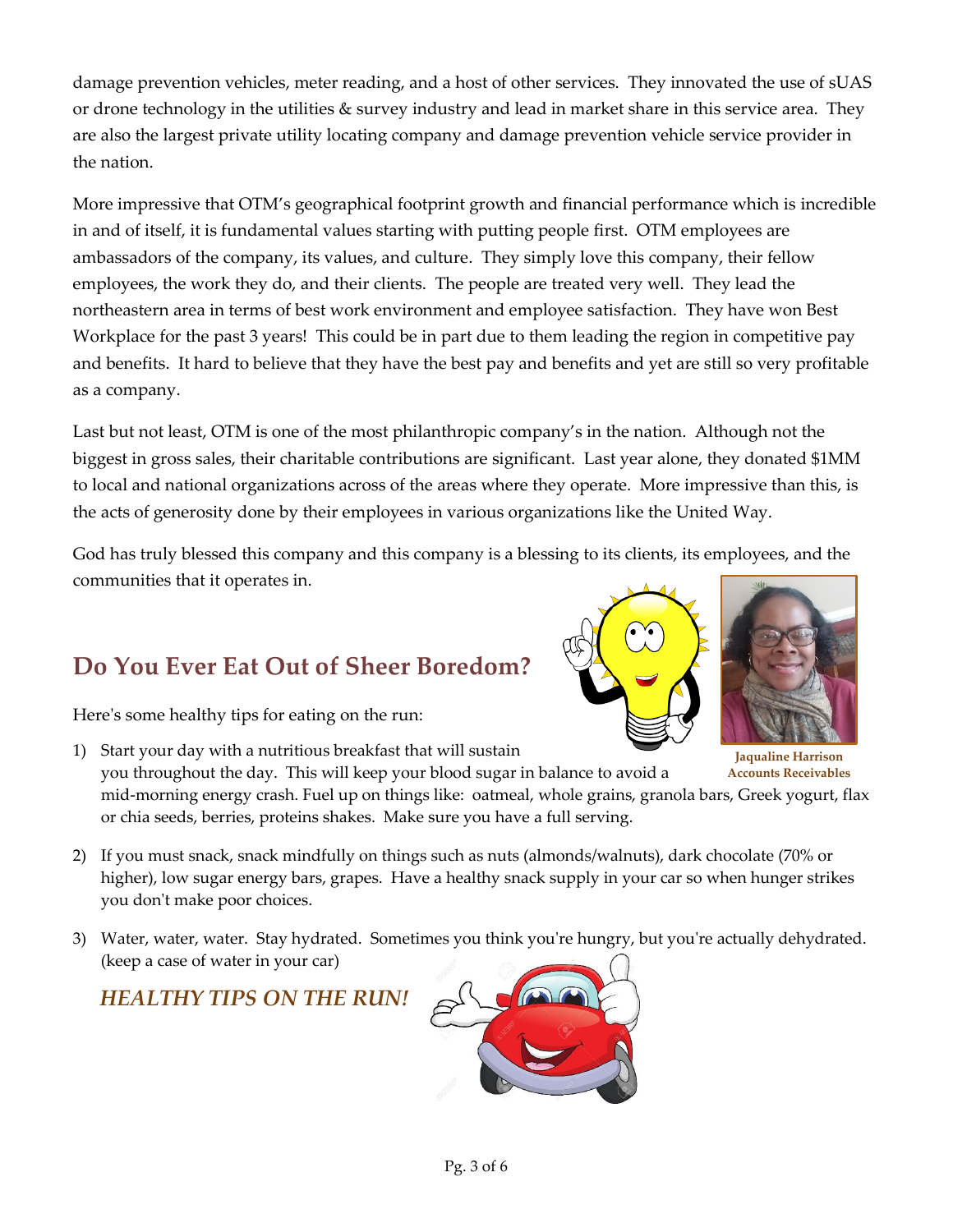## **Rotating Tires**



**Al Sullivan OTM Fleet Manager**

As part of our vehicle preventive maintenance, we rotate tires for all OTM vehicles. This practice can also be applied to your personal vehicle. Rotating your tires as part of our regularly scheduled vehicle maintenance has many benefits. It helps to maintain an even amount of treadwear on all four (4) tires. That prolongs the life of your tires, leads to improved gas mileage and a smoother more comfortable ride. Regularly rotating your tires can also prolong the life of your vehicles suspension components by reducing vibrations. Since you need to remove the wheels to rotate your tires, you get the opportunity to look over the undercarriage

components and catch any problems in the very early stages which can save you money down the road. Also, many tire manufacturers require regular tire rotation in order to keep the mileage warranty valid. A good rule of thumb is to rotate your tires at the same intervals you get your oil changed whether your tires show uneven wear signs or not.



**Unrotated Tires**



**Julie Varela HR Manager**

## **Questions Some Are Asking…**

## **Q: 1. Why did we change our policy for unpaid time off?**

In the spirit of continuous improvement, every year we review and update our policies and procedures. We look at our business,

business changes both internal and external, changes in state and federal laws, etc. and we make

updates if and as needed. As it relates to unpaid time off, we realized that more and more persons were using this in lieu of vacation and/or personal time. Unpaid time while it doesn't cost the business anything in terms of wages, does negatively impact our operations in that we lose a resource doing a job, the ability to deliver our services, and the resulting



revenue from these services. As we grow with more and more people taking lots of liberty with this benefit, it was having a negative impact on our business. Hence, we changed our policy to address this, to allow people to use it but in such as ways as to minimize the negative impact on the business.

## **2. Why are there so many policy changes?**

As a small company, OTM has a lot of growth ahead of us. This means we will continue to need to develop and mature our policies and procedures to address matters that change as we change and grow.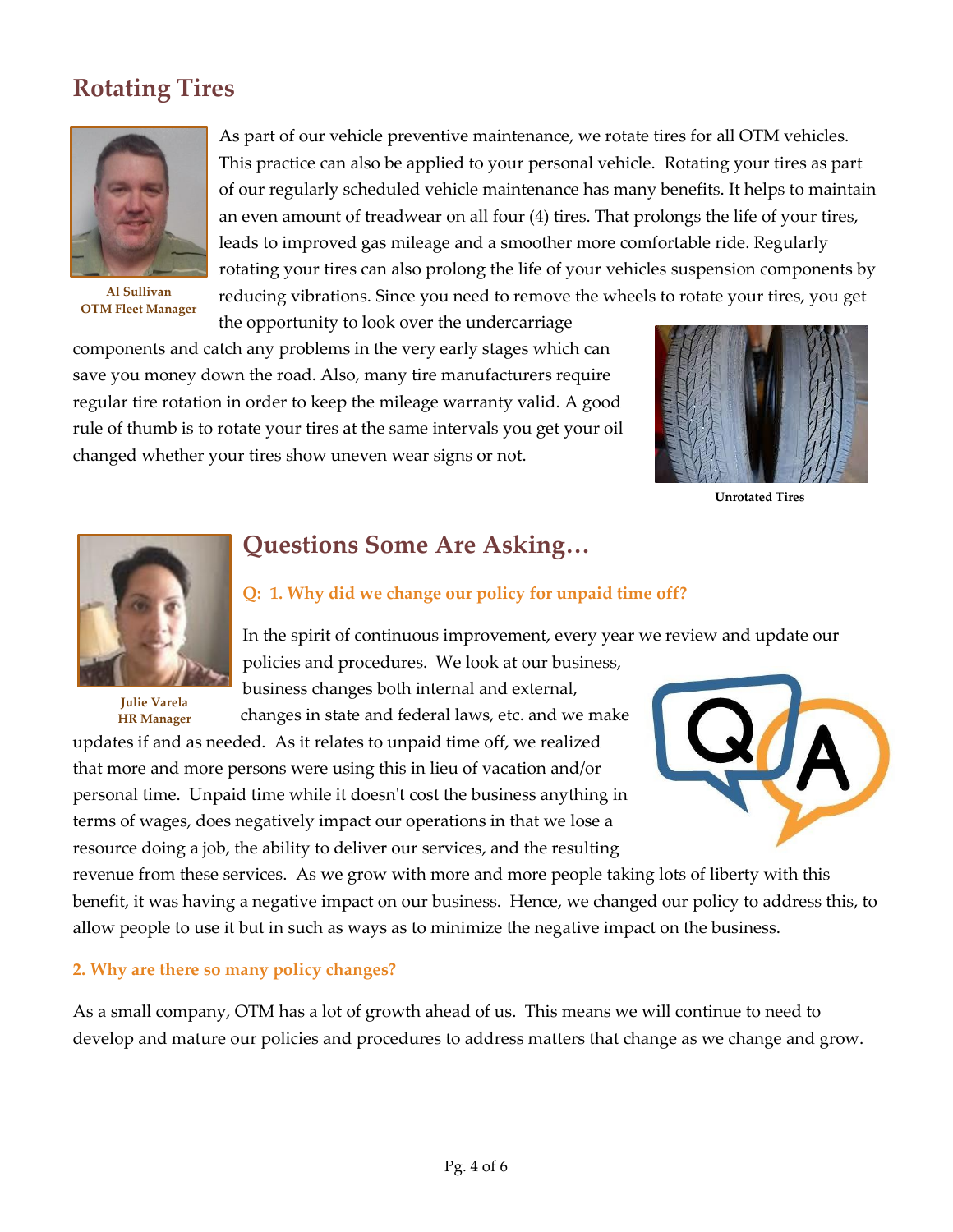#### **3. Why are we required to sign annual paperwork?**

While annual reviews/sign-offs of most of these documents are not law, it is industry best practice to do this. Our policies and procedures are very important as they establish what we do and how we do business. It is critically important that all employees understand these policies and procedures so we can operate as an effective business. Hence, the purpose of a signed acknowledgment is to demonstrate that the employee has not only received the information but is also responsible for knowing the information contained within the documents.

#### **4. Why are we being GPS tracked?**

OTM spends over \$150,000 in vehicle leases annually. We pay another \$50,000 per year or more in auto insurance. So, vehicles are a critical and significant assets for the company. We need to manage these assets and the associated liabilities. GPS tracking of vehicles enables us to do this. We are able to ensure these valuable assets are being used for the purpose they are intended. We also ensure that they are not being used during off work hours. OTM has a tremendous liability if someone is in a vehicle accident. We have liability both with the employee but also with the general public. This liability and risks is mitigated by using GPS monitoring which only cost us approx. \$7,000 per year. So, \$7,000 per year to protect a \$200,000 a year annual investment. Not a bad investment.

#### **5. What other changes do we have to look forward to?**

Lots. Again, in the spirit of continuous improvement, every year we will review and update our policies and procedures. We will continue to look at the business, business changes internally and externally, changes in state and federal laws, etc. We will make updates if and as needed.